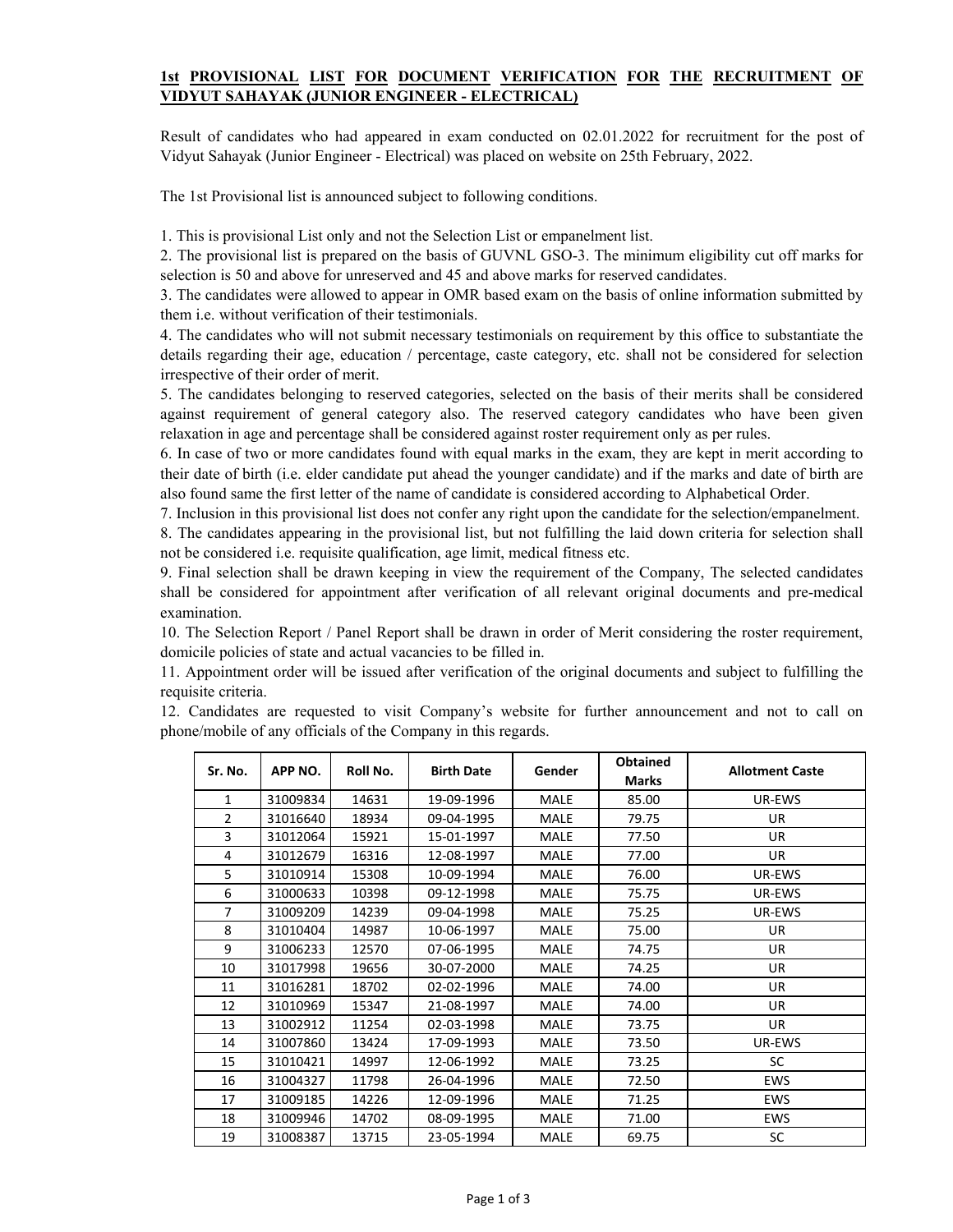| Sr. No. | APP NO.  | Roll No. | <b>Birth Date</b> | Gender        | <b>Obtained</b><br>Marks | <b>Allotment Caste</b> |
|---------|----------|----------|-------------------|---------------|--------------------------|------------------------|
| 20      | 31006239 | 12574    | 08-03-1999        | MALE          | 69.00                    | ST                     |
| 21      | 31009538 | 14447    | 29-08-1997        | MALE          | 68.75                    | SC                     |
| 22      | 31008360 | 13700    | 13-10-1995        | <b>FEMALE</b> | 68.00                    | UR                     |
| 23      | 31000499 | 10319    | 11-08-1997        | <b>MALE</b>   | 67.50                    | SC                     |
| 24      | 31021321 | 20309    | 01-06-1998        | <b>FEMALE</b> | 67.25                    | UR                     |
| 25      | 31007602 | 13280    | 23-08-1996        | MALE          | 67.00                    | SC                     |
| 26      | 31014162 | 17352    | 10-03-1993        | <b>MALE</b>   | 66.75                    | SC                     |
| 27      | 31019543 | 19928    | 29-11-1996        | <b>FEMALE</b> | 66.50                    | UR                     |
| 28      | 31012971 | 16531    | 30-09-1996        | MALE          | 65.25                    | ST                     |
| 29      | 31000002 | 10001    | 17-03-1996        | MALE          | 65.00                    | ST                     |
| 30      | 31012464 | 16172    | 24-05-1996        | MALE          | 64.50                    | ST                     |
| 31      | 31009016 | 14115    | 26-07-1997        | <b>FEMALE</b> | 64.25                    | UR-SC                  |
| 32      | 31009202 | 14234    | 01-06-1996        | MALE          | 63.50                    | ST                     |
| 33      | 31009986 | 14733    | 09-12-1997        | MALE          | 63.50                    | ST                     |
| 34      | 31010908 | 15306    | 04-06-1996        | <b>FEMALE</b> | 63.25                    | UR-EWS                 |
| 35      | 31008081 | 13549    | 05-10-1997        | <b>FEMALE</b> | 62.75                    | UR-SC                  |
| 36      | 31009250 | 14263    | 23-07-1998        | <b>FEMALE</b> | 62.75                    | UR                     |
| 37      | 31012666 | 16308    | 29-07-1994        | MALE          | 62.00                    | <b>ST</b>              |
| 38      | 31013669 | 17028    | 07-03-1996        | MALE          | 62.00                    | <b>ST</b>              |
| 39      | 31008787 | 13955    | 25-08-1997        | <b>FEMALE</b> | 62.00                    | UR-ST                  |
| 40      | 31009466 | 14402    | 02-01-2000        | <b>FEMALE</b> | 61.75                    | EWS                    |
| 41      | 31000095 | 10061    | 16-01-1998        | <b>FEMALE</b> | 61.50                    | EWS                    |
| 42      | 31010513 | 15055    | 05-05-1995        | MALE          | 61.25                    | <b>ST</b>              |
| 43      | 31005034 | 12082    | 18-07-2000        | <b>MALE</b>   | 61.00                    | ST                     |
| 44      | 31008947 | 14068    | 27-08-1998        | MALE          | 60.00                    | ST                     |
| 45      | 31003628 | 11559    | 21-04-1999        | MALE          | 60.00                    | ST                     |
| 46      | 31007849 | 13417    | 12-10-1996        | MALE          | 59.75                    | ST                     |
| 47      | 31010006 | 14747    | 14-11-1994        | MALE          | 59.50                    | ST                     |
| 48      | 31009096 | 14168    | 20-09-1995        | MALE          | 59.50                    | ST                     |
| 49      | 31007341 | 13149    | 24-12-1993        | MALE          | 59.25                    | ST                     |
| 50      | 31007004 | 12975    | 25-09-1995        | MALE          | 59.00                    | ST                     |
| 51      | 31007631 | 13295    | 06-04-1997        | MALE          | 59.00                    | <b>ST</b>              |
| 52      | 31007074 | 13014    | 19-10-1999        | MALE          | 58.50                    | <b>ST</b>              |
| 53      | 31018018 | 19661    | 31-07-1993        | MALE          | 57.50                    | ST                     |
| 54      | 31013658 | 17018    | 26-02-1999        | MALE          | 57.50                    | ST                     |
| 55      | 31009087 | 14164    | 17-09-1996        | <b>MALE</b>   | 57.25                    | ST                     |
| 56      | 31009849 | 14643    | 04-04-1997        | MALE          | 57.25                    | ST                     |
| 57      | 31007100 | 13023    | 02-02-2000        | <b>FEMALE</b> | 57.00                    | SC                     |
| 58      | 31009109 | 14178    | 11-03-1997        | MALE          | 56.75                    | ST                     |
| 59      | 31012886 | 16469    | 04-12-1996        | MALE          | 56.50                    | ST                     |
| 60      | 31008974 | 14088    | 24-06-1994        | MALE          | 56.25                    | ST                     |
| 61      | 31013722 | 17068    | 31-01-1996        | MALE          | 56.25                    | ST                     |
| 62      | 31007126 | 13040    | 08-08-1999        | MALE          | 56.25                    | ST                     |
| 63      | 31009767 | 14586    | 27-10-1999        | <b>FEMALE</b> | 56.25                    | <b>ST</b>              |
| 64      | 31002959 | 11277    | 30-01-1996        | MALE          | 55.25                    | <b>ST</b>              |
| 65      | 31007561 | 13259    | 01-05-1997        | MALE          | 54.50                    | <b>ST</b>              |
| 66      | 31010915 | 15309    | 04-01-1995        | <b>FEMALE</b> | 54.25                    | <b>ST</b>              |
| 67      | 31005844 | 12399    | 09-02-1997        | <b>FEMALE</b> | 53.75                    | <b>SC</b>              |
| 68      | 31006338 | 12623    | 26-12-1998        | <b>FEMALE</b> | 53.50                    | ST                     |
| 69      | 31009264 | 14271    | 05-10-1994        | MALE          | 53.00                    | SC-PH                  |
| 70      | 31009093 | 14166    | 02-02-1996        | <b>FEMALE</b> | 52.50                    | <b>SC</b>              |
| 71      | 31013959 | 17231    | 07-03-1996        | <b>FEMALE</b> | 52.25                    | <b>ST</b>              |
| 72      | 31003766 | 11606    | 23-10-1993        | <b>FEMALE</b> | 51.75                    | ST                     |
| 73      | 31013664 | 17024    | 17-05-1995        | <b>FEMALE</b> | 51.25                    | ST                     |
| 74      | 31008012 | 13510    | 07-01-1999        | <b>FEMALE</b> | 51.00                    | ST                     |
| 75      | 31004129 | 11738    | 10-06-1994        | <b>FEMALE</b> | 50.75                    | ST                     |